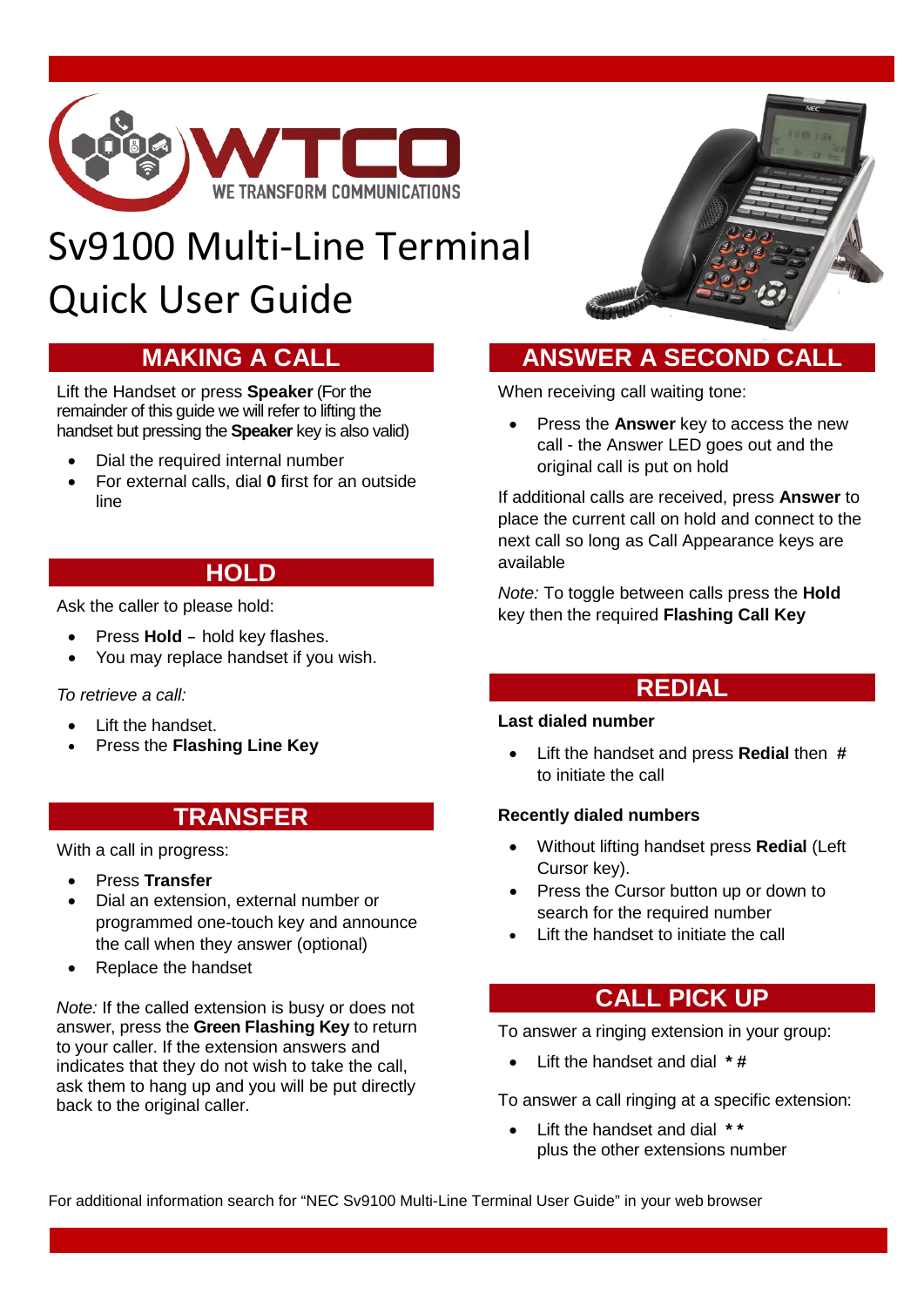## **CONFERENCE**

With a call in progress (internal or external)

- Press the **Conf** soft key
- Dial an internal or external number
- When the third party answers, press the **Add** soft key *Repeat the above 2 steps until all parties are in the conference.*
- Press the **Begin** soft key to begin the conference

*Note:* Any party may exit the conference by hanging up. As long as at least one of the parties is an extension on the phone system the conference will remain active.

## **VOICEMAIL**

#### **To access your mailbox and retrieve messages:**

- Push the **VM** soft key, or
- Lift the handset and dial **\*8**

### **To record a greeting for your mailbox:**

Access your mailbox, then using the soft keys below the display select:

- **Greet,**
- **Gr1, Gr2 or Gr3,**
- **Rec**
- Speak into the handset after the tone.
- Once you are done recording press **#**

*Use the* **Lstn** *soft key to playback the greeting*

### **To forwards calls to your mailbox:**

when your extension is busy or after the no answer timer expires

- Press the Speaker key and dial **744**
- Dial **1** to set
- Dial the destination number **199**
- Press **Speaker** to store

*To Cancel:*

- Press the Speaker key and dial **744**
- Dial **0** to cancel.

## **SPEED DIALING**

## **To dial a system speed dial:**

- Lift the handset
- Dial **#2**
- Dial the 3 digit speed dial location (000  $\sim$ 999)
- *- Or* Without lifting the handset,
- Press **Directory** (Left Cursor key)
- Press the Cursor button up or down to search for the required number
- Press the lift the handset to initiate the call

#### **To add a system speed dial:**

- Press the Speaker key and dial **753**
- Dial the speed dial location  $(000 \sim 999)$
- Dial telephone number you want to store (up to 24 digits)
- Press **Hold** to store
- If desired, enter name using dial pad
- Press **Hold** to store

*Note:* To move the cursor right press **#** , to move the cursor left press **Feature**

## **VOICE CALL ANNOUNCE**

Allows the caller to make the receiver's digital phone automatically answer the internal call and go directly to speaker/hands free.

- Lift the handset and dial the extension number
- Press **Voice** soft key *or* dial **1** while the other phone is still ringing and speak over the intercom

## **AUTO HANDSFREE ANSWER**

Incoming internal calls to the digital extension are automatically answered and put on hands free/speaker.

*To Activate:*

• Press the Speaker key and dial **721**

*To Cancel:*

• Press the Speaker key and dial **723**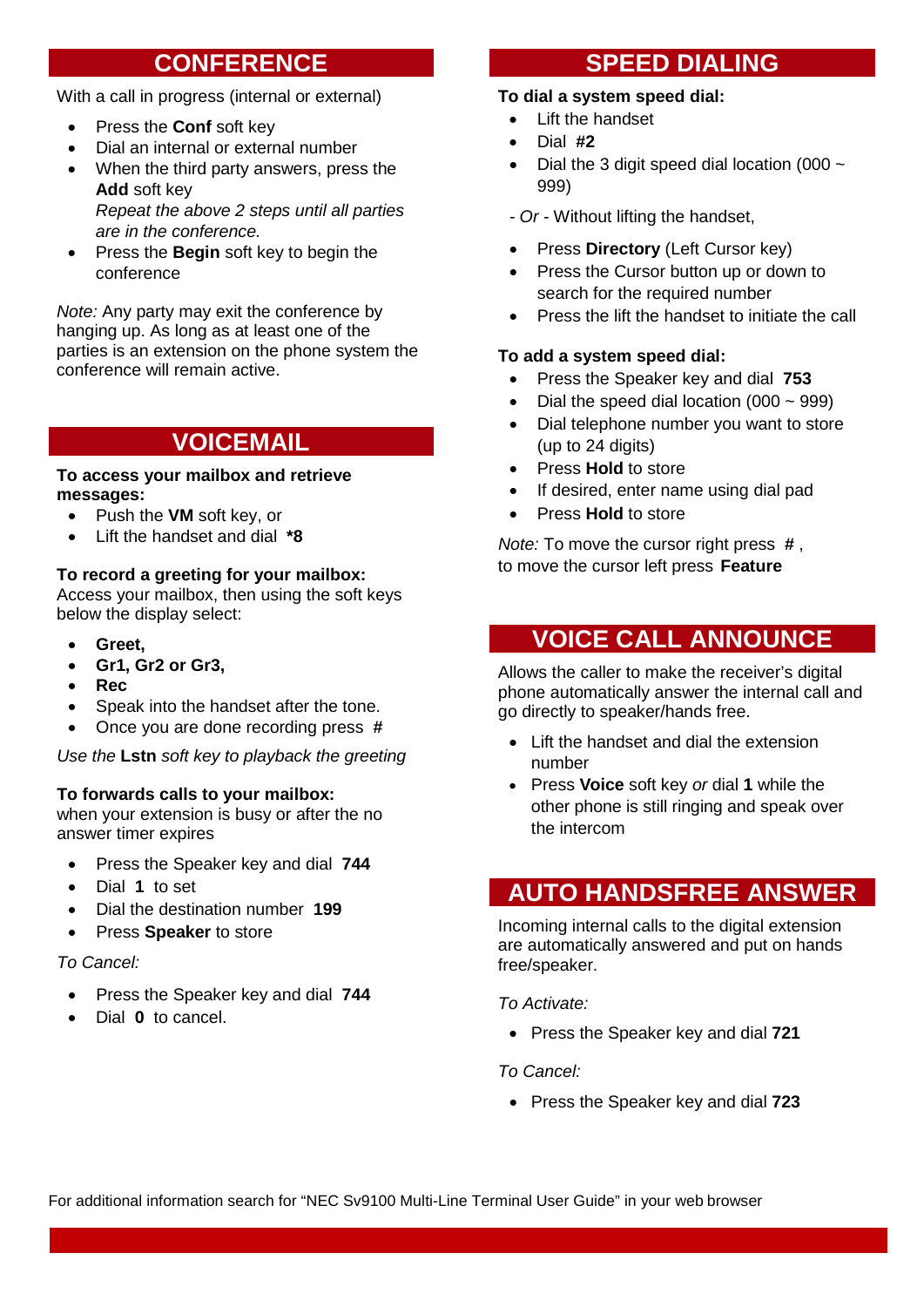## **PAGING**

Allows a user to page all digital handsets.

• Lift the handset and dial **\*10**

## **PROGRAMMING ONE-TOUCH KEYS**

To program an extension or an external number into a vacant function key

- Press the Speaker key and dial **751**
- Press an available Function key
- Dial the *One-Touch* service code **01**
- Enter either an extension number or external number, including 0 for an outside line
- Press **Hold** to store

*Service Code* **00** *will erase data from function key*

## **EXTENSION NAME**

To edit the displayed extension name of any extension

- Press the **Speaker** key and dial **700**
- Enter the number of the extension to change
- Enter the name using the dial pad
- Press **Hold** to store

*Note:* To move the cursor right press **#** , to move the cursor left press **Feature**

## **RINGTONES**

The DT series handset has 8 different ring tones you can select

- Press the Speaker key and dial **720**
- Dial **1** to set Internal ring or Dial **2** to set External ring
- Enter (1-8) for desired ring pattern

## **KEY PAD TONES**

To activate key pad tones

• Press the Speaker key and dial **724** to turn On/Off

## **LCD**

To adjust the display contrast

• Press the Cursor key up or down while the phone is idle

## **SPEAKER/RECEIVER VOLUME**

To adjust the speaker/receiver volume

• Press the Cursor key up or down during a phone conversation

## **RINGER VOLUME**

To adjust the ringer volume

Press the Cursor key up or down while the phone is ringing

## **CLOCK**

To change the time displayed on all handsets

- Lift the handset and dial **728**
- Enter the time in 24hr format (e.g. 9am 0900)
- Confirmation tone will be heard after entering the digits, then replace the handset